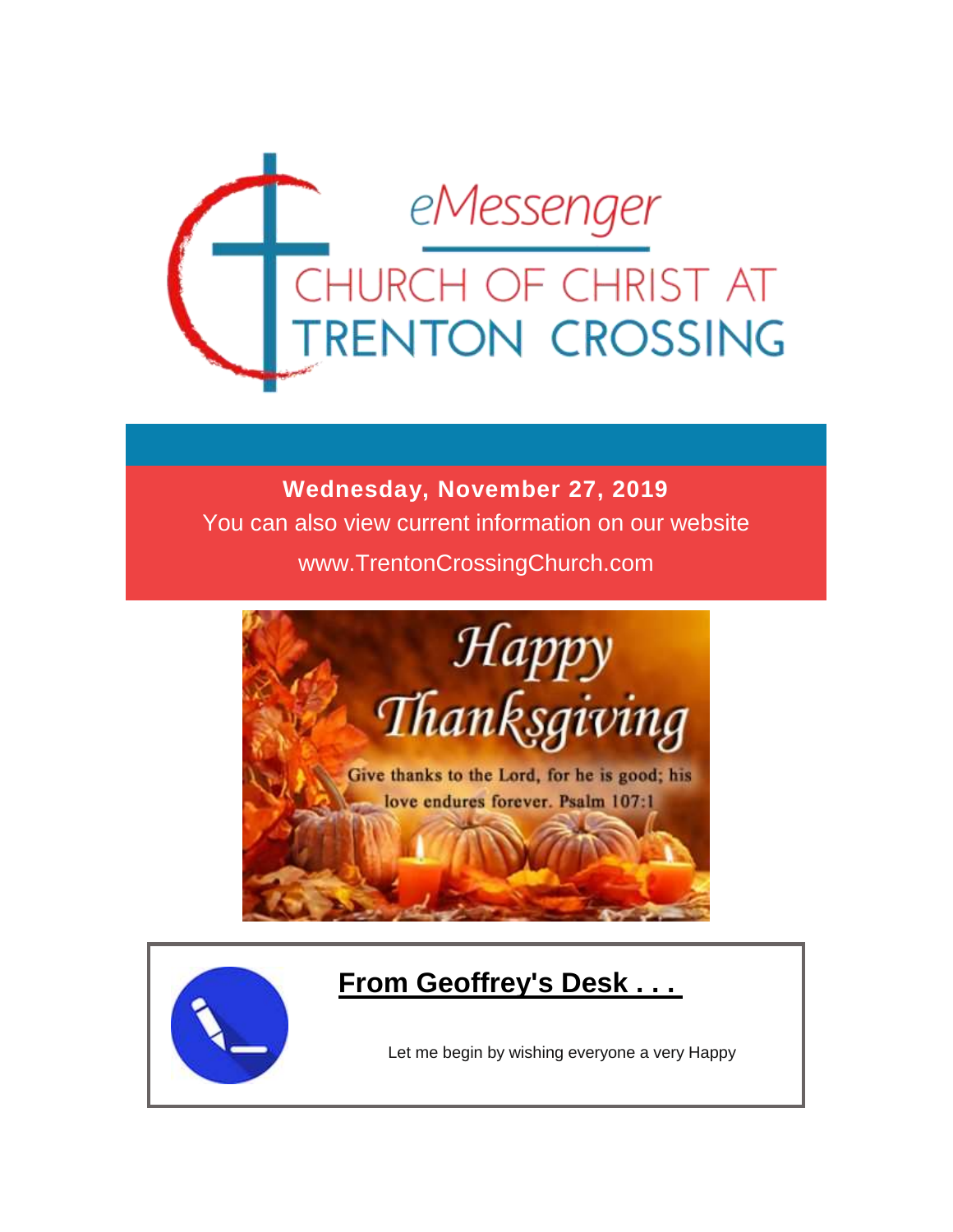Thanksgiving! We have so much for which to be grateful in this country. We have been richly blessed. I am thankful that we are using some of those blessings in order to bless others. I am thankful, in particular, of everyone who has been, and will be, involved with our Thanksgiving meal at *The Well* tomorrow. Scroll down for more opportunities to serve our community during this holiday season.

 It was wonderful to witness the baptism of *William Boafo* this past Sunday. William is originally from Ghana, and he has been visiting with us for some time. Let's do all we can to encourage him in his walk with Jesus. His contact information is in this issue of *The Messenger.*

 Finally, I hope you will be able to join us **this evening at 6:30 at** *The Well.* We will have a period of devotion, and then we will help to set things up for tomorrow's Thanksgiving meal. These Wednesday nights are always a special time. Come out if you can.

- gs



## **Upcoming Events**

- **Tonight, Wednesday, November 27 -** Wednesday Evening Devotional and Thanksgiving Set-Up at The Well, 6:30pm.
- **Thursday, November 28 -** Thanksgiving at The Well
- **Thursday, November 28-Friday, November 29 -**

The church office is closed for the holiday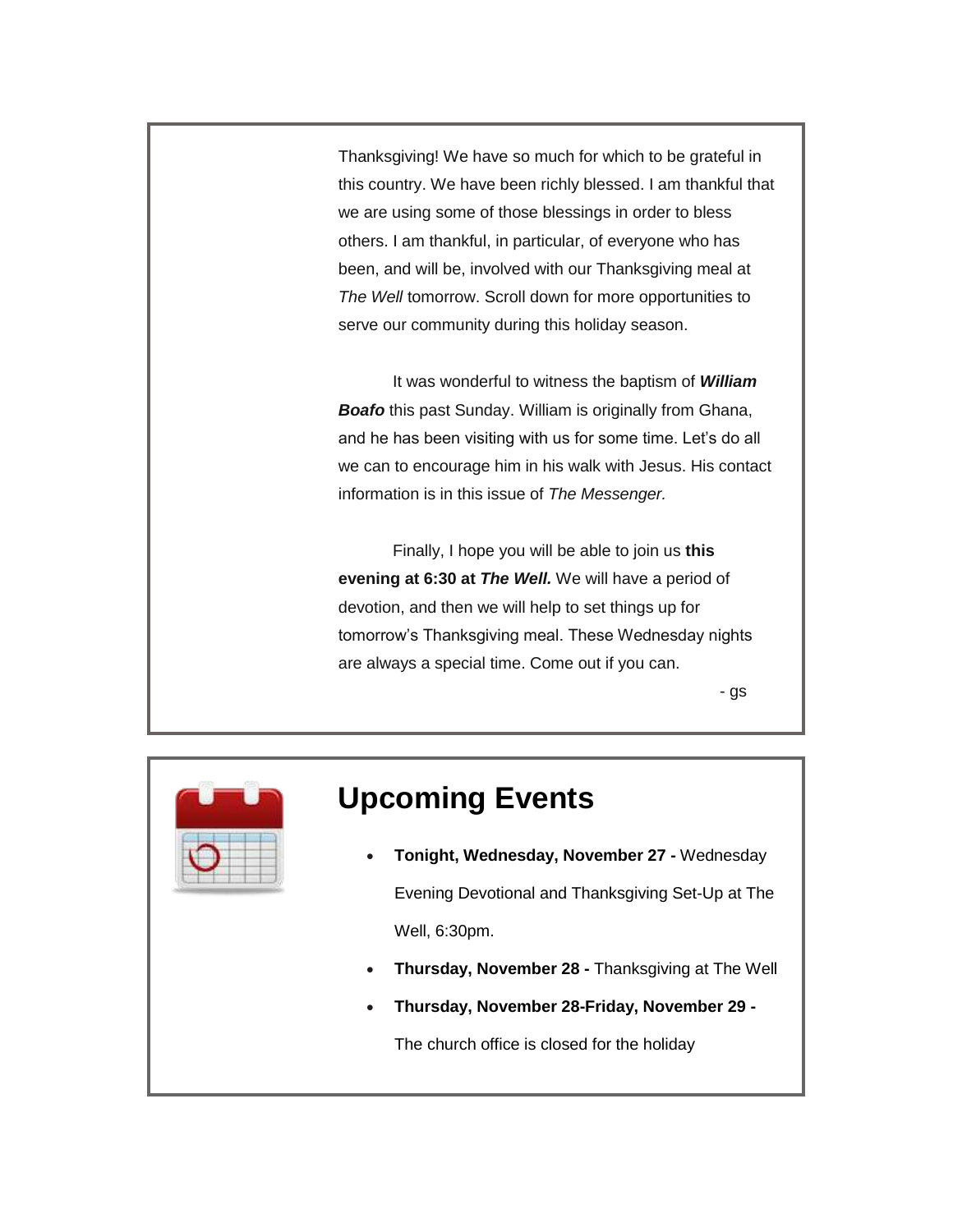| Sunday, December 1 - Youth Area Wide at Ashland        |
|--------------------------------------------------------|
| City Church of Christ, 6pm                             |
| Thursday, December 6 - TC Cancer Support Group,        |
| 7pm                                                    |
| Saturday, December 7 - Annual Gift Exchange at         |
| the Sikes home, 6:30pm. Note the date change           |
| Sunday, December 8 - Debra Jeter will have a book      |
| signing for her new book following our morning         |
| Worship Assembly.                                      |
| Thursday, December 12 - Parkinson's Awareness          |
| Meeting, 3pm                                           |
| Thursday, December 12 - Dorcas Meeting, 6pm            |
| Sunday, December 15 - Singing at Clarksville           |
| Nursing and Rehab, 2pm                                 |
| Monday, December 22-Friday, December 27 - The          |
| church office will be closed for the Christmas holiday |
| <b>More information about Upcoming Events</b>          |
| can be found in the box below.                         |



### **Church News**

 **Singing Service** - Every third Sunday of the month, Keith Smith will host a "Singing Service" at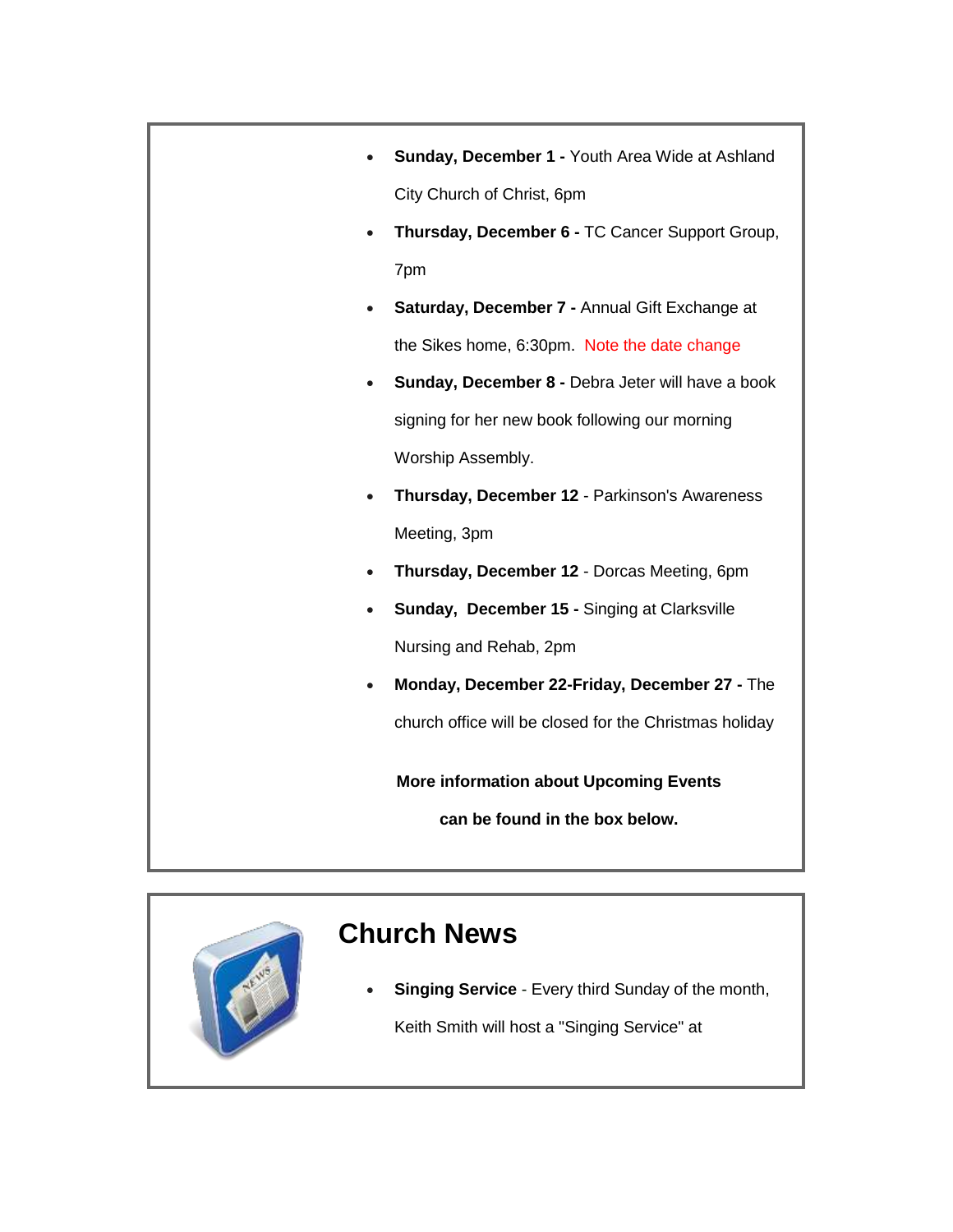Clarksville Nursing and Rehab at 2pm. Please join him and the residents for this time together

- **Youth Missions -** We are collecting supplies for our 2020 Honduras Mission Trip. During December, we are collecting liquid Benadryl and Claritin - generics are fine. A collection bin is located at the Welcome Center.
- **TC Cancer Support -** The TC Cancer Support Group meets the 1st Thursday of each month at 7pm. This is for anyone who has or has had cancer as well as anyone who has a family member or friend with cancer. We want to encourage, educate, and support each other. See Karen Bradley for more info.
- **Dorcas Ministry -** The Dorcas Ministry meets every 2nd Thursday at 6pm in the Fellowship Hall.



We are happy to announce that William Boafo was baptized Sunday. He has been visiting with us for several months. William lives at 1523 Nolen Road, Apt. 418, Clarksville, 37040.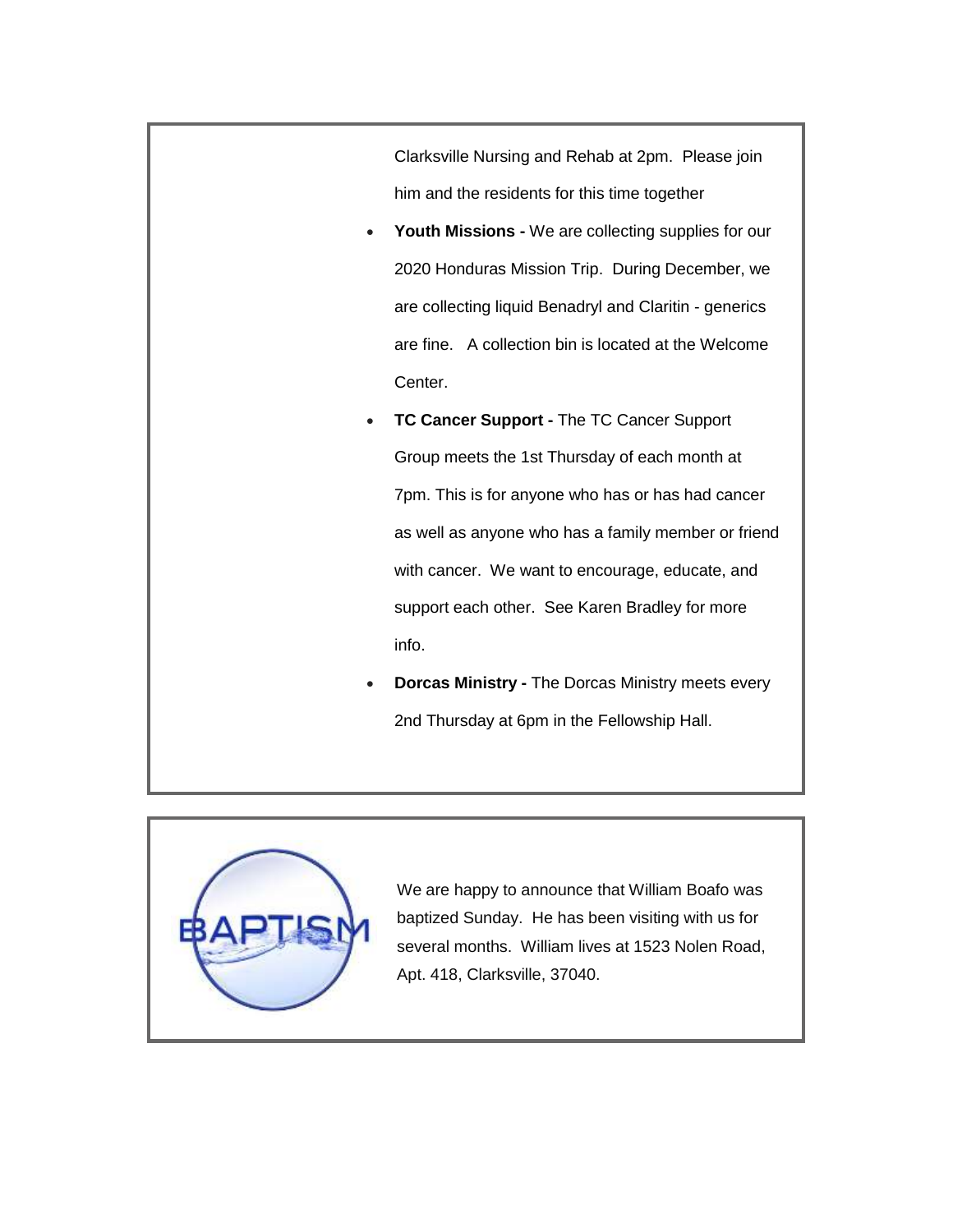

# **Annual Gift Exchange for Young Adults and the Young at Heart**

**December 7, 6:30pm - Note the date change**

The time has rolled around for another Gift Exchange at the home of Geoffrey and Joanna Sikes. Everyone from Young Adults to the Young at Heart is invited. Leave the kids at home, and plan on coming and having some fun! It will be Saturday, December 7, beginning at 6:30pm at the Sikes Home, 2248 Jasmine Dr.

Each person should bring:

- 1. A gift to exchange
- 2. A 2-liter drink (one per person or couple)
- 3. Finger Food
- 4. A sense of humor

Please do not spend a lot of money on a gift. You may have the perfect "re-gift" at your house right now. Be creative, and get ready to enjoy a great time together.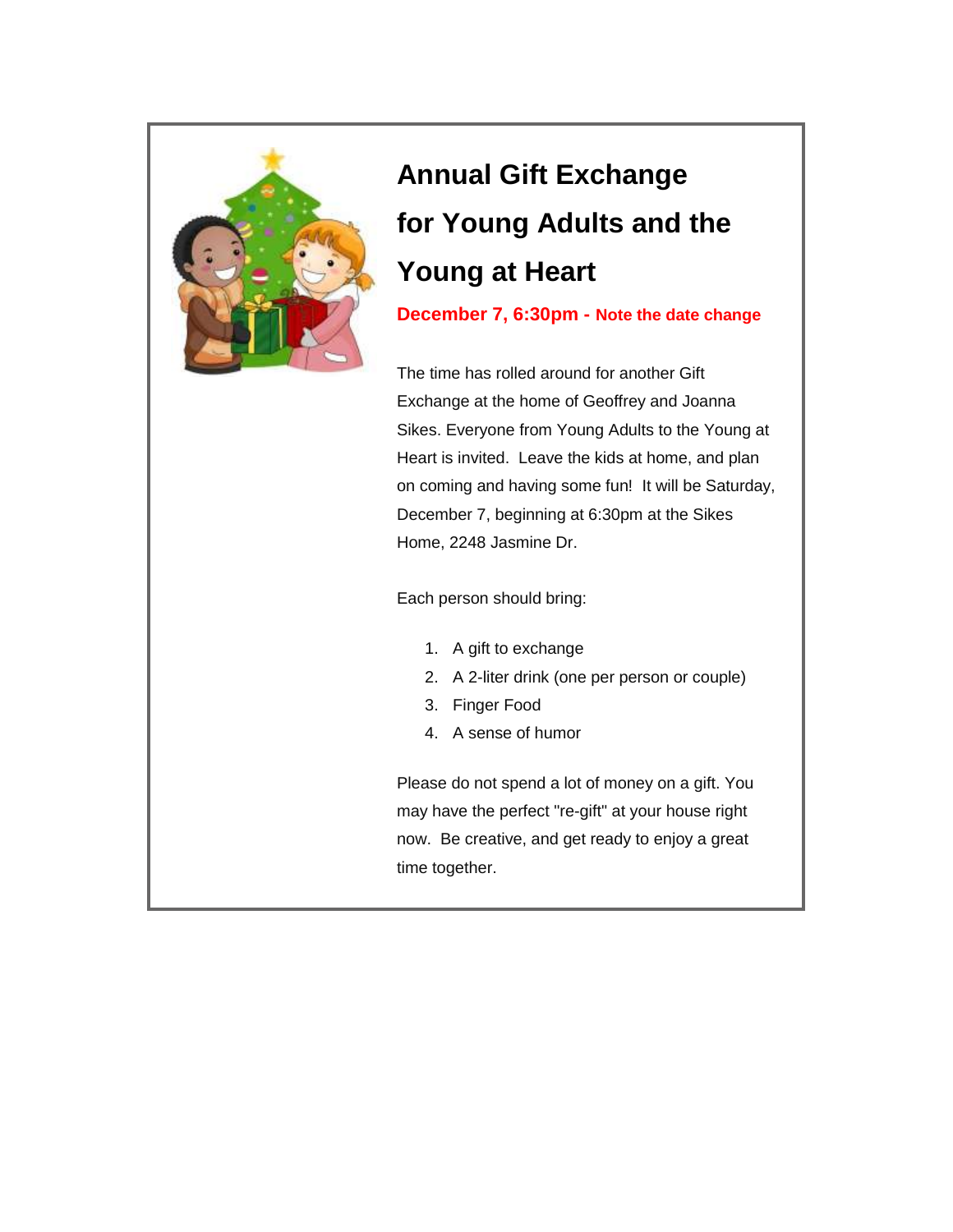

## **Adopt a Homeless Friend**

We are collecting Christmas Boxes for our homeless friends in Clarksville. You can help in 3 different ways:

- 1. You can fill a shoebox with suggested items (a list of suggested items are on the tables in the Worship Center), wrap the box, and label it "male" or "female."
- 2. You can donate some of the suggested items
- 3. You can donate money for Julia Boyd to purchase the items needed.

Please make your donations by December 8. If you have any questions, please see Julia or contact her at 931-624-0141.



# **Teens Adopting Teens**

### **Youth Group Christmas Project**

A reminder to our Youth Group, the Teens Adopting Teens donations are due Sunday, December 8.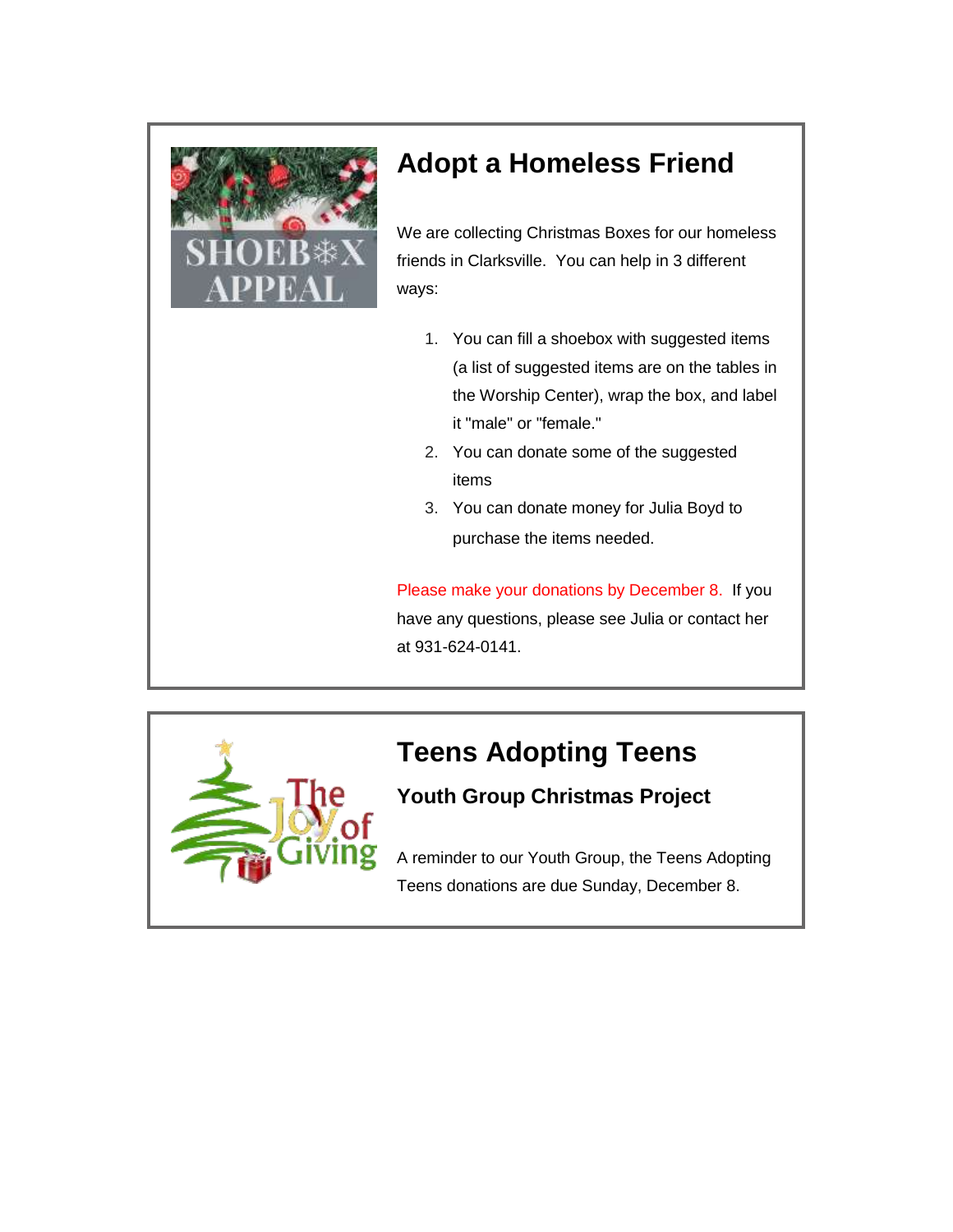

- **Tennova:** Lovetta Wright is in Tennova, Room 2203.
- **Rehab:** Marilyn Ezell is in rehab at Tennova, Room 4118.
- **Home:** Colleen Combs is scheduled to go home today.
- **Treatments:** Lisa Tucker has her last radiation treatment for breast cancer today.
- **Deployed:** Paul Dalton, Brian Quinn, Andrew Warden
- **Continued Prayers:** Marilyn Ezell, Nell Harris, Bob Lewis, Scott Rawlins, David Schmittou, Ann Suddeath, Lisa Tucker, David Walker (kidney failure), and Matt Williams.
- **Home-Centered:** Linda Allen, Lucille Cherry, Jimmy & Betty Collier, Bessie Daniel, Frances Johnson, Virgie Mallory, Dorothy Oliver, and Edith Smith
- **Family & Friends**: Cynthia Clark (friend of Kim Haley), pancreatic cancer; Angel Darre and John Darre (Carol Shelton and George Shelton's neice and nephew); Mya Everett (12-year-old granddaughter of Bernard and Jody Townsend) has been diagnosed with cancer; Debbie Hill (daughter of Mike and Lynda Hartsell) has a mass in her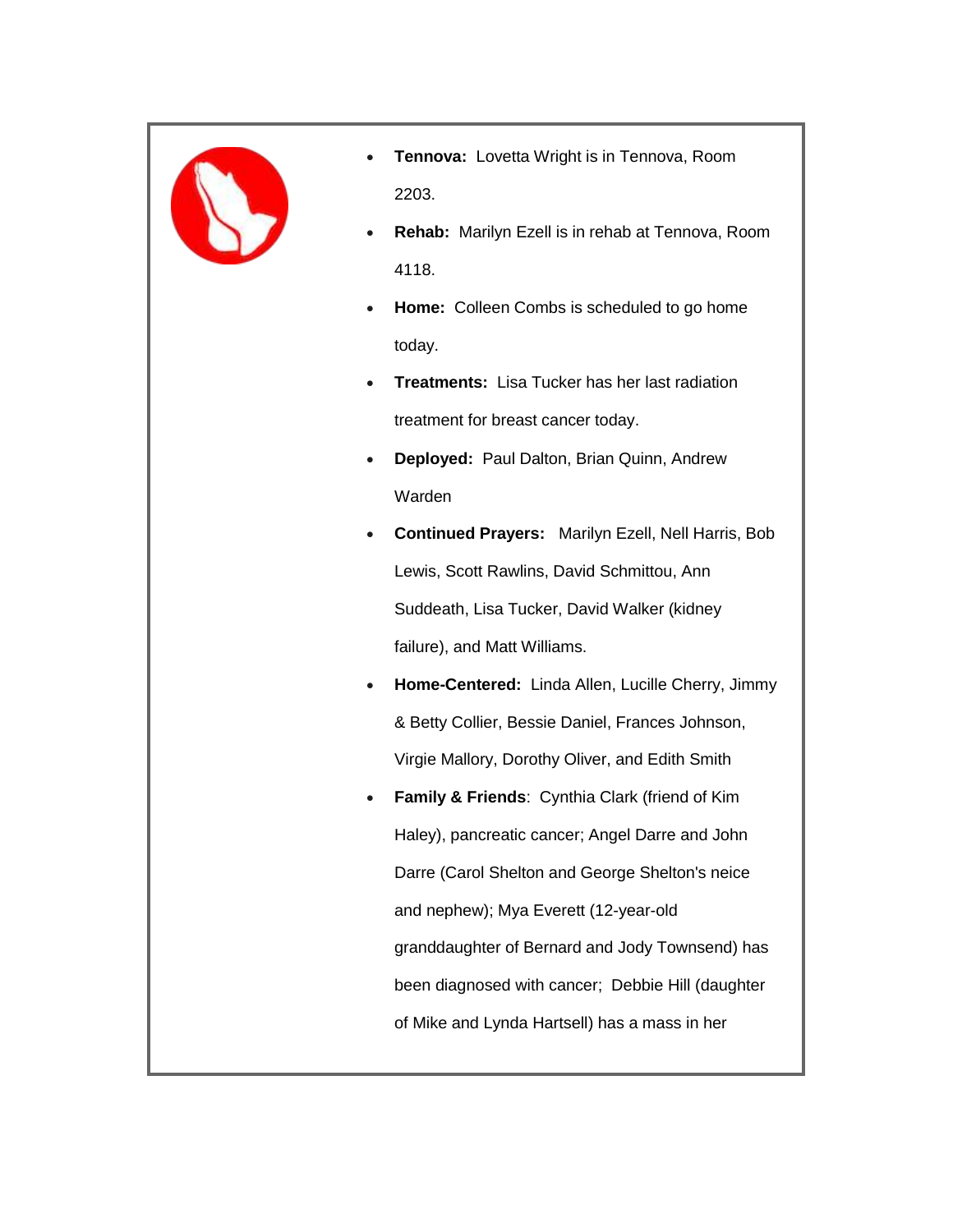abdomen; Pam Hinton (sister of Debbie Waynick); Terry & Betty McCormick (brother-in-law and sister of Debbie Waynick -- Terry has stage 4 cancer); Mindy Mimms (sister-in-law of Ben Mimms); Barry Rosson (former member), diagnosed with ALS; Dorothy Sharp Smith (Mark Sharp's mother), complications following hip surgery; Jenny Tucker (daughter-in-law of Jay and Lisa Tucker); and Lucian Wyatt (brother of Thomas Waynick), diagnosed with lung cancer.

- **Arcadia Senior Living:** Sylvia Perry, Room 101 (175 Chesapeake Lane, Clarksville, 37040), Lovetta Wright (Room 332)
- **Brookdale Senior Living:** Jo Rhoads, Room 509 (2183 Memorial Dr., 37043)
- **Clarksville Nursing & Rehab:** Jane Chitwood, Room 605 (900 Professional Park Dr.,

37040); Margaret Smith, Room 701.

- **Grace Health Care:** Georgia Harrison, Room 202 (111 Ussery Rd., 37043)
- **Tennessee Veterans Home:** Horace Marsh, Room 402 (250 Arrowood Dr., 37042)
- **Uffelman:** Tammy Roe, Apt. 302: (215 Uffelman Dr., 37043)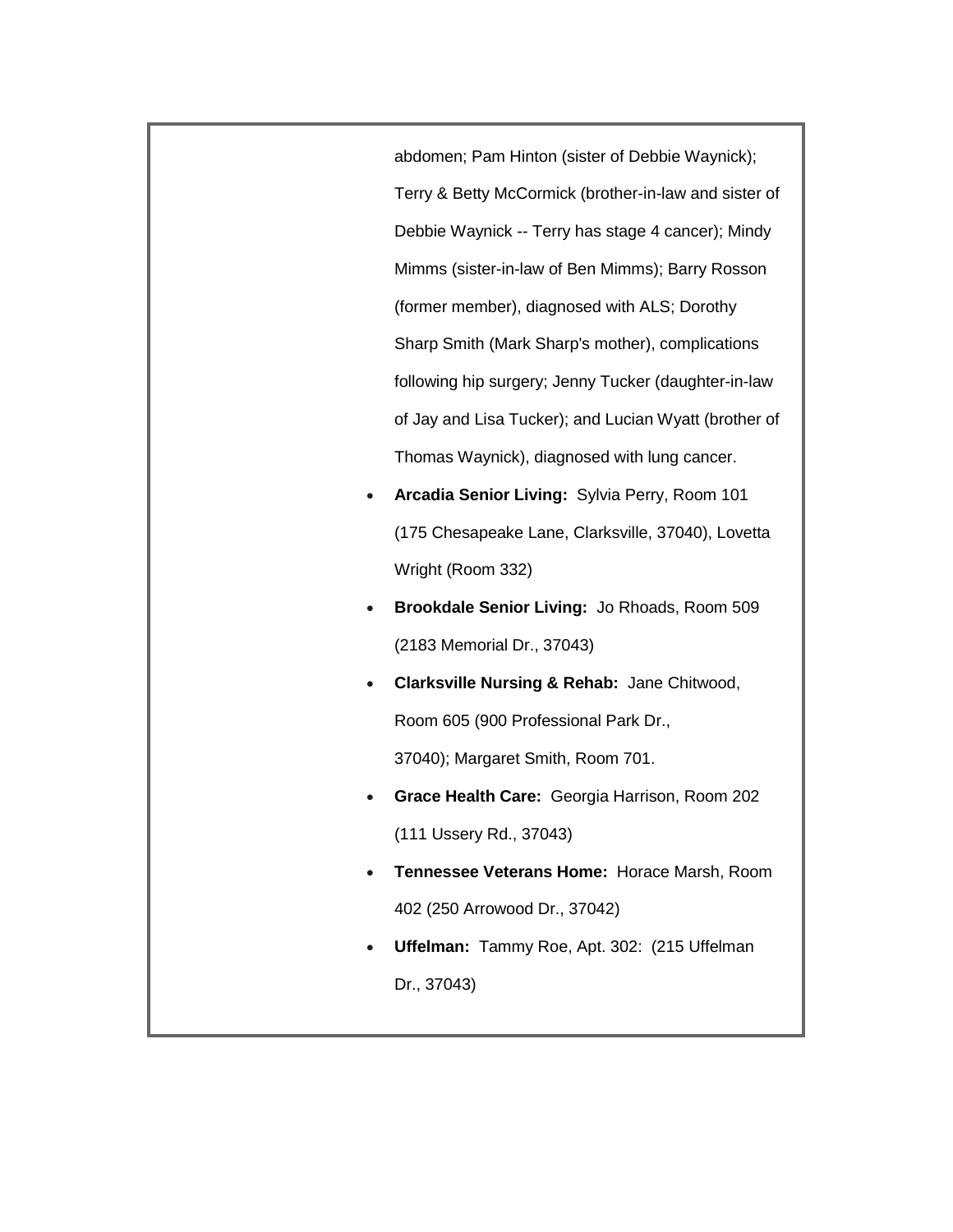**Walking Horse:** Anita Cooper, Room 125 (207

Uffelman Dr., 37043)

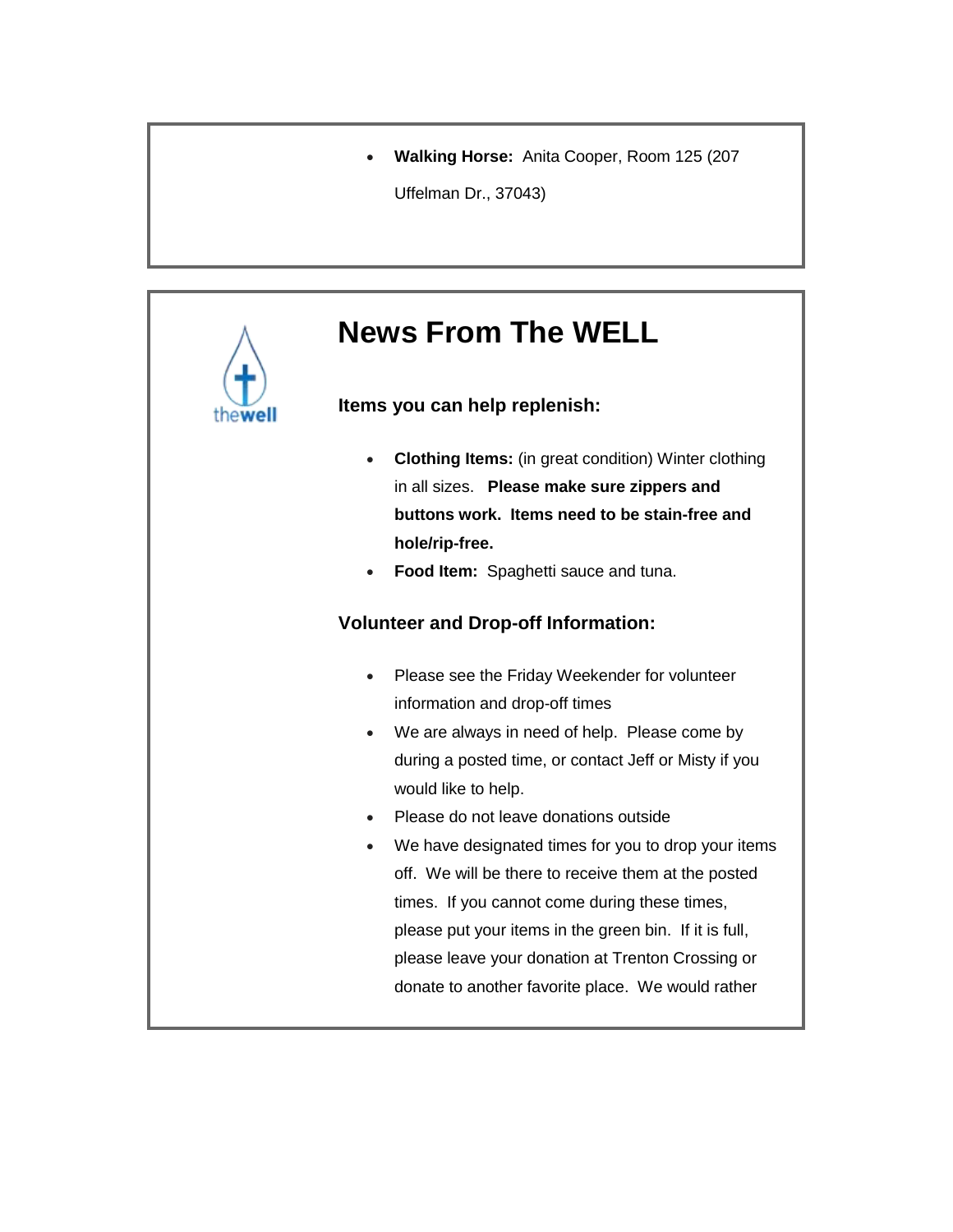your donations go to a good place that helps people than be left outside and ruined by the weather.

#### **Well Contact Information:**

931-802-2889 TheWell@TrentonCrossingChurch.com



### **Youth Group News**

**Sunday Morning 9:00am** Middle School Class (6th-8th) High School Class (9th-12th)

#### **Sunday Nights 5pm**

Muiznieks home - 3006 Edgemont Dr. Please bring a case of water or other drink This is an Intergenerational Life Group that welcomes all ages and includes the Youth Group.

#### **Wednesday Nights 6:30pm**

Middle School High School We will continue the study from Sunday with review, memory work, and Scripture/Bible games.

#### **Area Wide**

December 1, 6pm "Using Social Media Properly" Ashland City Church of Christ

**Teens Adopting Teens** Christmas donations are due Sunday, December 8

**Adopt a Homeless Friend Christmas Box** Donations are due Sunday, December 8

**"Real Strong Men: Society vs. Christianity"** Young Men's Seminar Saturday, February 1 8:45am-12pm East Main Church of Christ